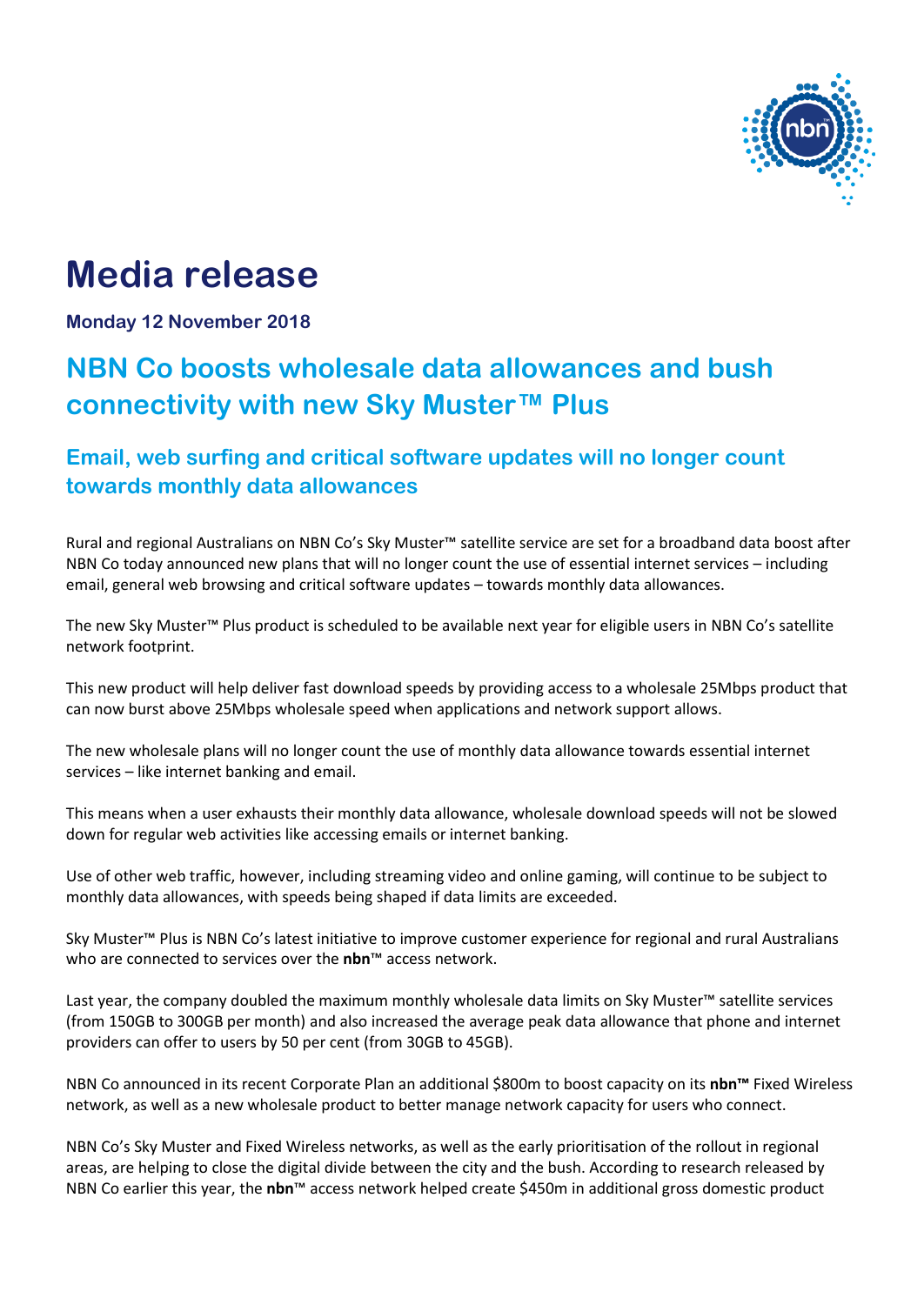(GDP) in regional Australia in 2017. That figure is forecast to drive an additional \$5.3bn in GDP in regional areas by FY21.

The research also forecasts that Australia's position in terms of internet equality will leap into the top 10 of Organisation for Economic Co-operation and Development (OECD) nations – up from the bottom 10 – by the time the **nbn**™ access network rollout is complete.

#### **NBN Co's CEO Stephen Rue said:**

"The launch of our Sky Muster™ Plus product is another demonstration of our unwavering commitment to regional and rural Australians living in some of the most far-flung regions of our vast outback.

"Our Sky Muster™ satellite service is an essential part of the **nbn**™ rollout that not only helps to provide homes and businesses with access to fast broadband services, but also the tools to help unlock social and economic prosperity in all our regions.

"We have been listening to feedback from consumers and industry on what we can do to improve customer experience on the **nbn**™ Sky Muster network. The new Sky Muster™ Plus product is designed to give regional and rural Australians peace of mind knowing that essential internet services, like emailing loved ones or accessing internet banking, should not slow down if their monthly data limit has been exceeded.

"Our team is also continuing to consult with industry on a number of additional wholesale product updates on the Sky Muster™ satellite service, including a regional enterprise service as well as additional applications to enable remote telehealth and distance education."

Visit [nbn.com.au/regional](file:///C:/Users/herk_/OneDrive/Nachos%20Journalism/Clients/NBN/11%20November/Gina%20Murphy/nbn.com.au/regional) for more information.

## **Media enquiries:**

| <b>Gina Murphy</b>             | <b>NBN Co Media Hotline</b> |
|--------------------------------|-----------------------------|
| Phone: 0438 416 209            | Phone: 02 9927 4200         |
| Email: ginamurphy@nbnco.com.au | Email: media@nbnco.com.au   |

### **Resources**

Clic[k here](https://www.dropbox.com/sh/fb3l26jzekod5p1/AAClDBjtqB2TJoXPDy6RneR5a?dl=0) for audio

Click [here](https://www.dropbox.com/sh/vuc1m4uag1xqae3/AADgD9IF37wKZBC-oXhytFYHa?dl=0) for video

Clic[k here](https://www.dropbox.com/sh/94nf3xyoxb6jfoz/AABWW6AffsdD0JJsK72W1r-ba?dl=0) for images



## **Notes to editors:**

- The new Sky Muster™ Plus product will exist alongside NBN Co's current Sky Muster™ satellite service offerings, both of which will continue to have in place Fair [Use Policies](https://www.nbnco.com.au/content/dam/nbnco2/2018/documents/sell/wba/SFAA-Wholesale-Broadband-Agreement-FairUsePolicy-nbn-Ethernet-Product-Module.pdf) to ensure the finite satellite capacity is responsibly shared among users.
- Web-based applications that include embedded videos and audio, such as social media platforms, may have audio and videos disabled if a user's monthly data allowance is exhausted.
- NBN Co provides wholesale services to phone and internet providers. **nbn**™ wholesale speed tiers available to providers vary depending on the access technology in a user's area. A user's experience, including the speeds actually achieved over the **nbn**™ broadband access network, depends on the **nbn™** access network technology and configuration over which services are delivered to their premises,